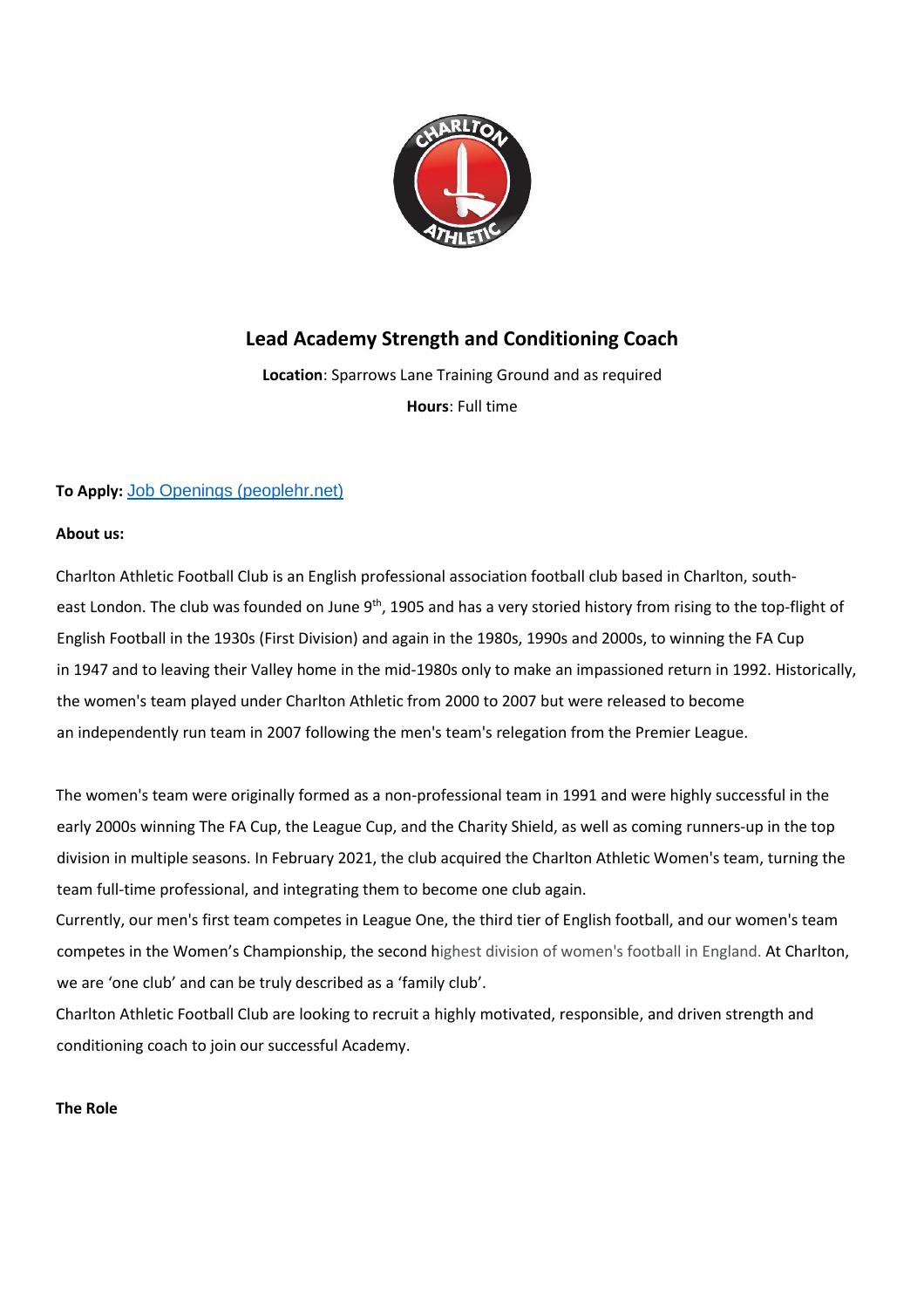As Lead Academy Strength and Conditioning Coach, you will be responsible for co-ordinating and leading the strength and conditioning services for the Academy. The successful applicant must ensure a safe, objective and evidence-based approach to the physical preparation of all Academy players and achieve this by employing our guiding principles to ensure a systematic approach to attaining our departmental aims. The role will also require you to take an innovative approach to assessing and developing the current Long-Term Physical Development model and associated frameworks. This approach must meet obligations to the EPPP and LTPD Philosophy of the Academy.

#### **The Person**

The successful candidate will be expected to develop and implement strength diagnostics to create individual player profiles that informs longitudinal programming. Experience using ForceDecks and IKD technology are essential, therefore. The ability to objectively design and deliver age-appropriate systems aimed at enhancing physical performance in respect of growth and maturation is vital.

You will have the ability to collate, interpret and report longitudinal data in basic terms to a varying audience and ensure effective lines of communication to key stakeholders to maintain harmony across departments and ensure an individual approach to player development. You will be working primarily with the PDP age-groups as well as overseeing with the strength and conditioning provision for selected YDP age-groups. Your approach will be objective, evidence-based and in-line with the values and ethos of Charlton Athletic.

This opportunity is ideal for a sports scientist or strength and conditioning coach with a good understanding of growth and maturation and a passion for developing young players. Experience of working in a multi-disciplinary team to achieve shared objectives is essential. As well as a willingness to undertake both internal and external CPD events.

#### **Education/Qualifications/Training**

- A bachelor's degree in strength and conditioning (or another relevant discipline) from a recognised university (E)
- Have recent and relevant professional experience in a sports performance environment (E)
- Hold a current Basic First Aid for Sport Qualification, current EFAiF or an equivalent or higher qualification (E)
- UKSCA Accreditation or ability to achieve in 6-months (E)
- Hold or be working towards British Association of Sport and Exercise Science accreditation (D)
- MSc or working towards an MSc in Sports Science-related discipline (D)